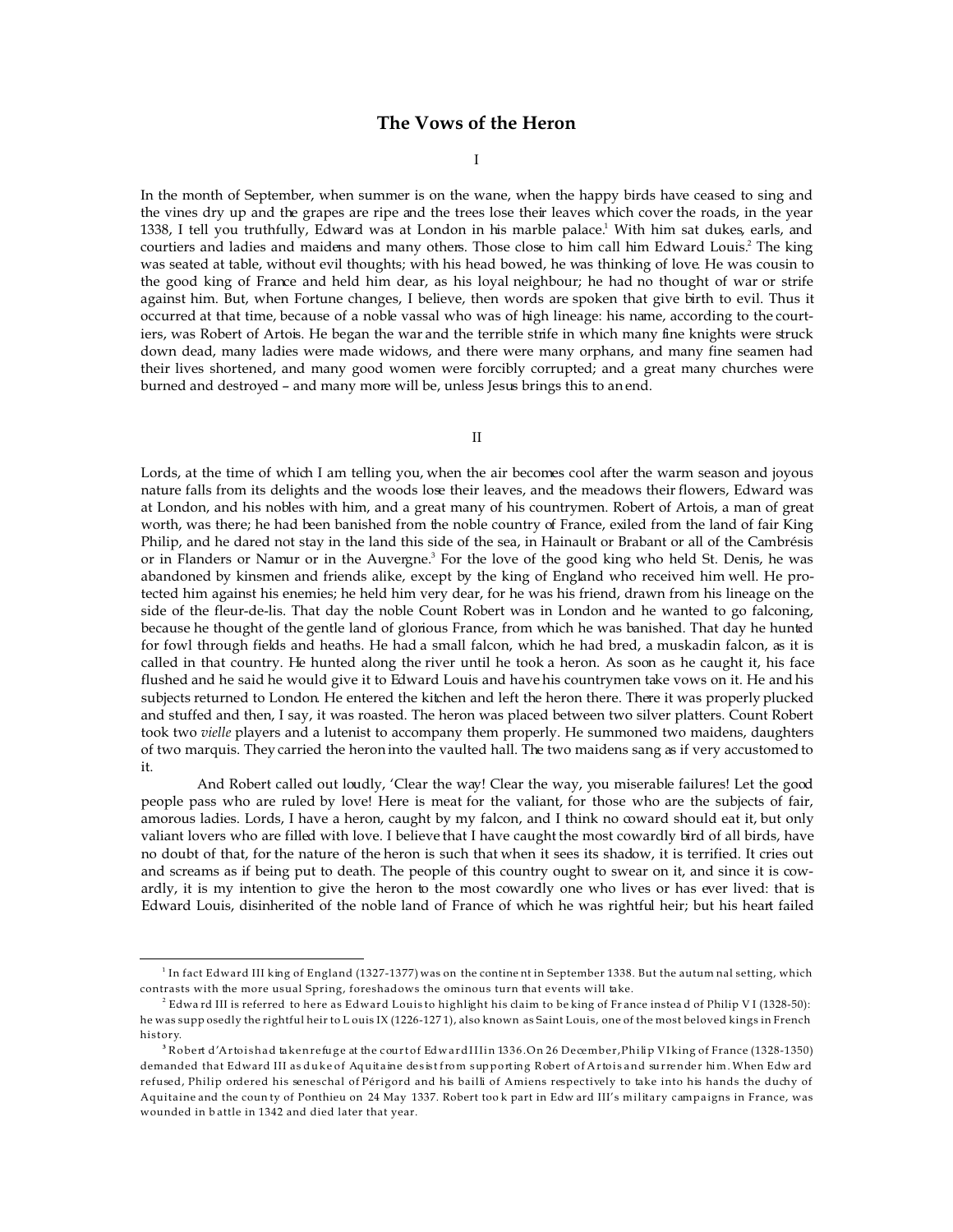him and because of his cowardice he will die without it. So he should vow on the heron and tell what he thinks.'

When the king heard that, his face reddened. His heart pounded with anger and resentment, and he said, 'Since 'coward' is thrown up to me, I should defend myself, so I will speak my mind; and if I live long enough I will see my vow realized or I will die trying to accomplish it. I vow and promise to God in heaven and his sweet Mother, who nourished Him, that before this year is ended I will defy the king of St. Denis. And I will cross the sea, my subjects with me, and I will pass through the Cambrésis by way of Hainault, and in Vermandois I will take my lodging at will. I will set the country ablaze and there I will await my mortal enemy, Philip of Valois, who wears the fleur-de-lis; I will wait until a full month has passed. If he and his subjects attack me, I will fight him, he can be sure of that, even if I have only one man to his ten. Does he believe that he can take my land from me? If I once paid him homage, which confounds me now, I was young: that is not worth two ears of corn. I swear to him as king, by St. George and St. Denis, that since the time of Hector, Achilles, Paris or Alexander, who conquered many lands, neither youth nor noble ever exacted such tribute in France as I intend to do before the year forty-six if he does not attack me with his subjects.<sup>4</sup> But I renounce him, you can be sure of that, for I will make war on him by word and deed. With my oath I have undertaken this vow.'

When Robert heard that, he laughed and said to himself, 'Now I have my wish, since, on this heron that I caught today, a great war will begin, I think. I should be happy, by God in heaven, for I was wrongly separated and divided from the good king, and I was banished from the noble land of France and grievously separated from all my good friends. He was my brother-in-law, but he took my wife, my daughter and my children and imprisoned them. By the faith that I owe to daughters and sons, before I die, if it please Jesus Christ, I will have lodging in France, for I have friends there – I am a descendant of my lord St. Louis <sup>5</sup>- and there I will see Philip proclaim, 'St. Denis, Montjoie!' to the powerful King of France.' <sup>6</sup> When he was established as regent of France, I was part of his privy council, I tell you. Unfailingly I gave him loyal counsel, and I have been badly rewarded for it; but by God, who was put on the cross and pierced by the lance of the knight Longinus, I will go to France – I am not frightened – and I will do battle before I leave there. Now come what may, I have undertaken this; if I live long enough, my vow will be accomplished.'

### III

After Robert of Artois had vowed his will, he took the two silver platters again and the heron, which he presented to the king. And the two minstrels played sweetly in perfect harmony with the guitar, and the two maidens sang sweetly: 'I am going into the wood, as love instructs me.'<sup>7</sup> Then you could have seen great pleasure taken joyfully in game and delight. But afterward it turned to tragedy and will remain so unless God in His pity intervenes.

Robert of Artois did not remain still; he immediately and quickly leapt over the table. He went first to the Earl of Salisbury, who was seated by his mistress, the object of great love; she was appealing and courtly and of fair countenance.<sup>8</sup> She was the daughter of the Earl of Derby, who truly loved her.<sup>9</sup> And Robert said graciously to him, 'Good sir, you who are so bold, in the name of Jesus Christ, to whom the world belongs, make a vow of support on our heron without delay, I humbly pray you.'

He answered him: 'Why and how could I put myself at great risk in order to accomplish any vow perfectly? For I serve the most beautiful woman in the world according to what I have, and love instructs me. If the Virgin Mary were here and her divinity – nothing more – were taken away, I could not distinguish the two. I have asked her for her love, but she resists; but gracious hope makes me believe that she will yet have mercy on me, if I live long enough. I devoutly ask the maiden to lend me just a finger of her hand and simply place it on my right eye.'

<sup>4</sup> The term 'forty-six' refers to the year 1346 be fore wh ich date E dward had no t exacted su ch tribute fro m the F rench. Th is may also be an allusion to the battle of Crécy at w hich the English army inflicted a heavy defeat upon Philip VI king of France  $(1328 - 1350)$ .

 $^{\rm 5}$  Robert d'Artois was the great-grandson of Saint Louis, that is to say Louis IX king of France (1226-1271)

<sup>&</sup>lt;sup>6</sup> 'St. Denis, Montjoie!' was the traditional battle-cry of the Fren ch knights.

 $^7$  Note that Salisbury picks up the words of thissong in hissubsequent vow.

 $^{\rm 8}$  William Montacute received the title of earl of Salisbury on 16 March 1337.

 $^{\circ}$  The earl of Derby had two daughters (Maud who died in 1362 and Blanche who died in 1369 at the age of 22) but both were far too young to have had a relationship with Salisbury within the time frame suggested by this poem; moreover, Salisbury had been married since before 1328.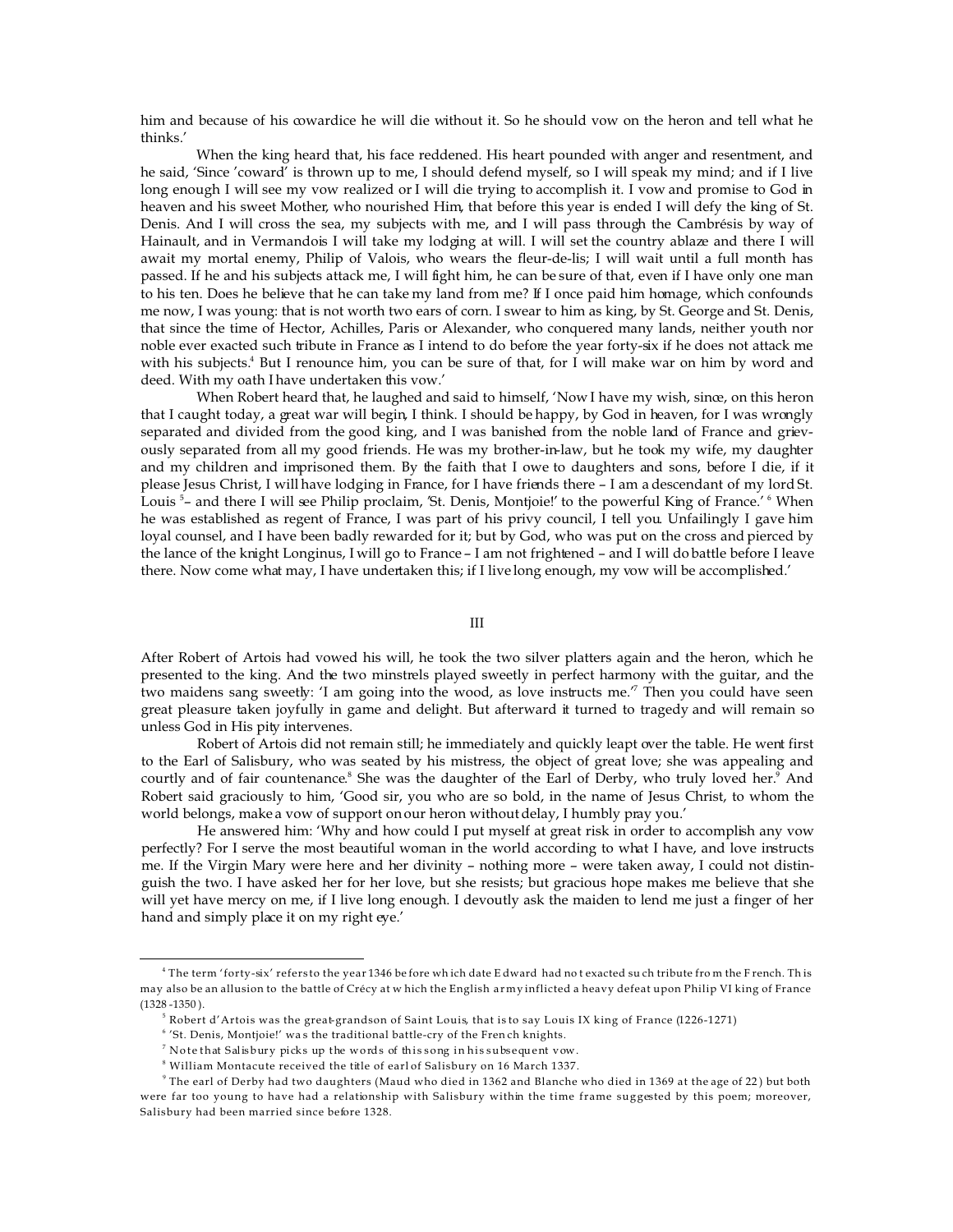'By my faith,' said the maiden, 'it would be ignoble for a lady who wants to command all the strength of her lover's body to refuse to touch him with one finger! I will lend him two; I agree to do that.' She immediately placed two fingers on his right eye and firmly closed the eye.

He asked her graciously, 'My lady, is it completely closed?' 'Yes, indeed.' Then his mouth spoke the thought in his heart: 'I vow and promise to God almighty and to his sweet Mother, resplendent with beauty, that my eye will never be open, for storm or wind, for evil or pain or disaster, and yet I will be in France, where there are good people; and I will set fire everywhere, and fight with great force against the army of Philip, who is very bold. If I am not captured in battle, then willingly will I help Edward to accomplish his plan. Now come what may, that is how it will be.' Then the beautiful maiden took away her finger, and the others saw that his eye remained closed.<sup>10</sup> When Robert heard the vow, he was delighted.

IV

When the Earl of Salisbury had vowed his will – and the eye remained closed throughout the war! – the baron Robert of Artois did not delay. He addressed the maiden, the daughter of the Earl of Derby: 'Young lady,' he said, 'in the name of Jesus Christ, vow on the heron the rights of this country.'

'Sir,' said the maiden, 'as you will, and I vow and promise to God in heaven that I will never marry any living man – duke, earl, prince, liege, or marquis – before this vassal has completely accomplished the vow that he has so nobly undertaken for love of me. And when he returns, if he escapes with his life, I will willingly give myself to him forever.' When the vassal heard that, his heart was overcome, and in his heart he was happier and bolder.

### V

When the good maiden had expressed her intention to serve her friend, for it pleased her to do so, the count Robert of Artois did not hesitate. He took the silver platters from their bearer, for he eagerly sought, in his heart and mind, to say something through which France would be harmed, because he had lost that noble land, the rich country for which he grieved.

He spoke to Walter of Manny:<sup>11</sup> 'Sir,' said Robert, 'if it please you, vow your honoured pleasure on our heron.'

And Walter answered, 'There is no need to conceal it: I cannot make a vow that can be accomplished. But since I see honourable people here I ought to try to safeguard my honour. So my vow and promise to the blessed Virgin, who gave birth to the God who made heaven and the dew, concerns a good city protected by towers and surrounded by marshes and water – Godemar de Fay has long held it – and by the oath that I have sworn here, I will set it aflame some morning, and I will destroy that city and kill the people and leave them with gaping mouths; and I will leave there that day safe and sound, without a wound, and my army as well, for they will have entered with me. May God grant me the power to accomplish my will.'

When Robert heard it, he was very pleased, and he said, 'This is a powerful thing; if it happens thus, many a good man will die before it is done.'

# VI

When Walter of Manny had pronounced his vow, Robert of Artois, of whom I have already spoken, again took the two silver platters and raised them up, and the three minstrels plucked their strings, and the two maidens sang loudly: 'We are led by faithful loves, which have enchanted us!' The count called on the good Earl of Derby and asked him, in the name of God and the Trinity, to vow on the heron his will and his pleasure.<sup>12</sup>

The earl replied very humbly, 'Robert, I will do as you wish; and I vow and promise – and it will be done – that if the English king leads us across to the land of France, of which so much has been said, then

 $10$  According to the chronicler Jean le Bel, the Earl of Salisbury lost an eye while fighting in Scotland in 1333.

 $11$  According to Froissart, Walter of Manny (or Mauny) was a native of Hainault w ho swo re to be the first to invade France and in fact led an ex pedition in an ab ortive assault on M ortagne that m any regarde d as a little ridiculous.

 $12$  Henry, son of Henry early of Lancaster, was made earl of Derby on 16 March 1337.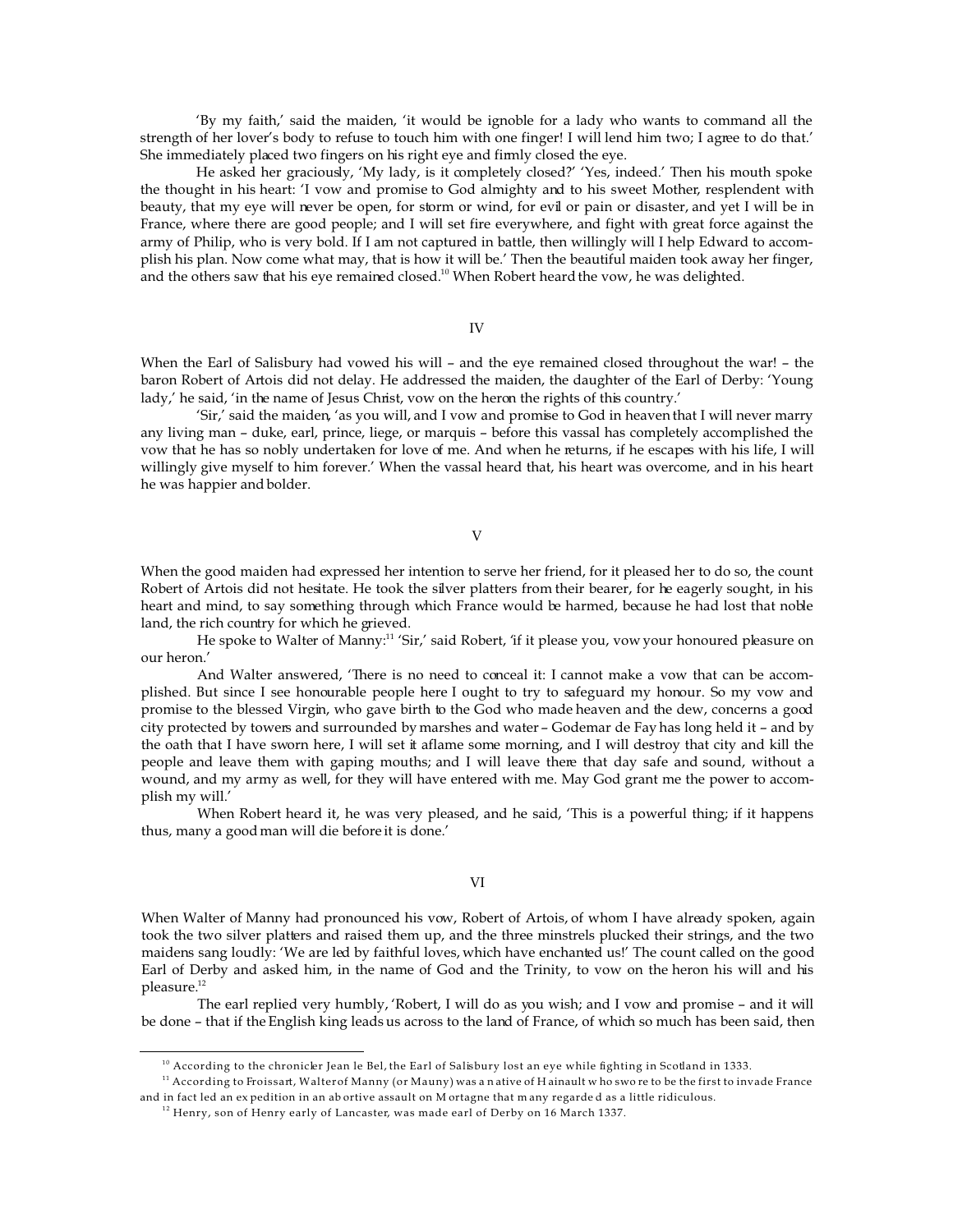against a powerful and much-feared count (that is Louis of Flanders, as he has been called to the people of Philip of Valois the valiant, who calls himself king of France, but that is against the will of good King Edward, who is most proud...), may St. Thomas aid me, I have vowed in my heart to seek the count until I have found him. I will challenge him to a joust, if he dares; if he does not meet me with great power, by the faith that I owe Edward the valiant, I will set a fire so close to him that he himself can see and observe it.<sup>13</sup> Now come what may, I have vowed it.'

When Robert heard that, it pleased him greatly, and he said, 'I would welcome such a war. The time will yet come, and God has ordained it, when my children will be released from prison and I will be able to harm those who have so grieved me.'

# VII

When Robert of Artois had said what he thought, he took the two silver platters and raised them up. He came to the Earl of Suffolk and said to him, 'Good sir, you who are of the English over there, vow on our heron, and God will aid you.<sup>' 14</sup>

The earl answered, 'I will not fail you, for I vow and promise – and I shall do it – that if the English king leads us there into the land of France, with its many knights, then truly I will relentlessly seek the son of an emperor who has much goodness in him (that is the king of Bohemia); I do not know if he will come, but if I meet him, by God's name, he will not fail to do battle with me – that has been my desire – with lance or sword, so that he will feel it and fall straight to the ground. And I will have his horse, though I doubt he will give it to me. Now come what may, that is how it will be.'

When John, who held Beaumont, heard that, he sighed from the great anger in his heart, and you can be sure that this pained him. He said, 'You have made an outrageous vow, for I, who am a relative of the good king who has conquered so nobly and will again, though he hates me and I love him, and he is over there, I will not fail him in time of need; for by the Lord who created the world, who was born of the Virgin when the star rose, I will not fail to deliver you to him as prisoner. The powerful king of Bohemia will hold you in prison: like it or not, it will not happen otherwise!'

## VIII

The Earl of Suffolk said, 'Let there be no anger! Love and courage and our great desire to challenge the land of France make us seek and accept this great task. These lovers should be spending their efforts on love. For he who loves with true love should advance; one should distinguish oneself in word or in deed. Everyone will approach the task very well, but returning from there will then be much harder.'

Count Robert of Artois did not want to delay. He had the minstrels put great effort into their playing and had the ladies dance to attract the prey. He took back the two platters and the heron. And he began to talk to John of Valkenberg.

# IX

The baron Robert of Artois did not want to delay. He began to address John of Valkenberg: 'And you, sir, who are so feared in war, vow on the heron your right to adventure.<sup>'15</sup>

He answered, 'I should have no part in a vow or promise, for I have nothing to give, since I am a poor man and do not want to be involved. But for love of you and to preserve my honour, I vow and promise – and wish to assure it – that if the English king crossed the sea and wanted to enter France through the Cambrésis, I would go and set the land ablaze before him; and I would not spare church or altar, or any

 $13$  The only incident in which Derby faced the count of Flanders w as when he took part in an attack on Louis' fortified island of Cadsant in November 1337. Unfortunately Derby slipped over during the first assault, only to be rescued by Walter de M anny w ho wa s regarde d as the rea l hero of this a ttack on the count.

<sup>&</sup>lt;sup>14</sup> Robert Ufford became earl of Suffolk on 16 March 1337. He was captured by the French at Lille in 1340, along with the earl of Salisbury. According to contemporary English sources, they were only released thanks to the intervention of the king of Bohemia.

<sup>&</sup>lt;sup>15</sup> Jean de Fauquemont, also known as John of Valkenberg, took part in the in vasion of the Cam brésis in September 1339. The territory ow ed allegian ce to the em peror, Le wis the B avarian, a lly of Edward III, but was under French influence: Fauquemont and John of Hainault (Beaumont) achieved notoriety for the atrocities that they committed during this campaign.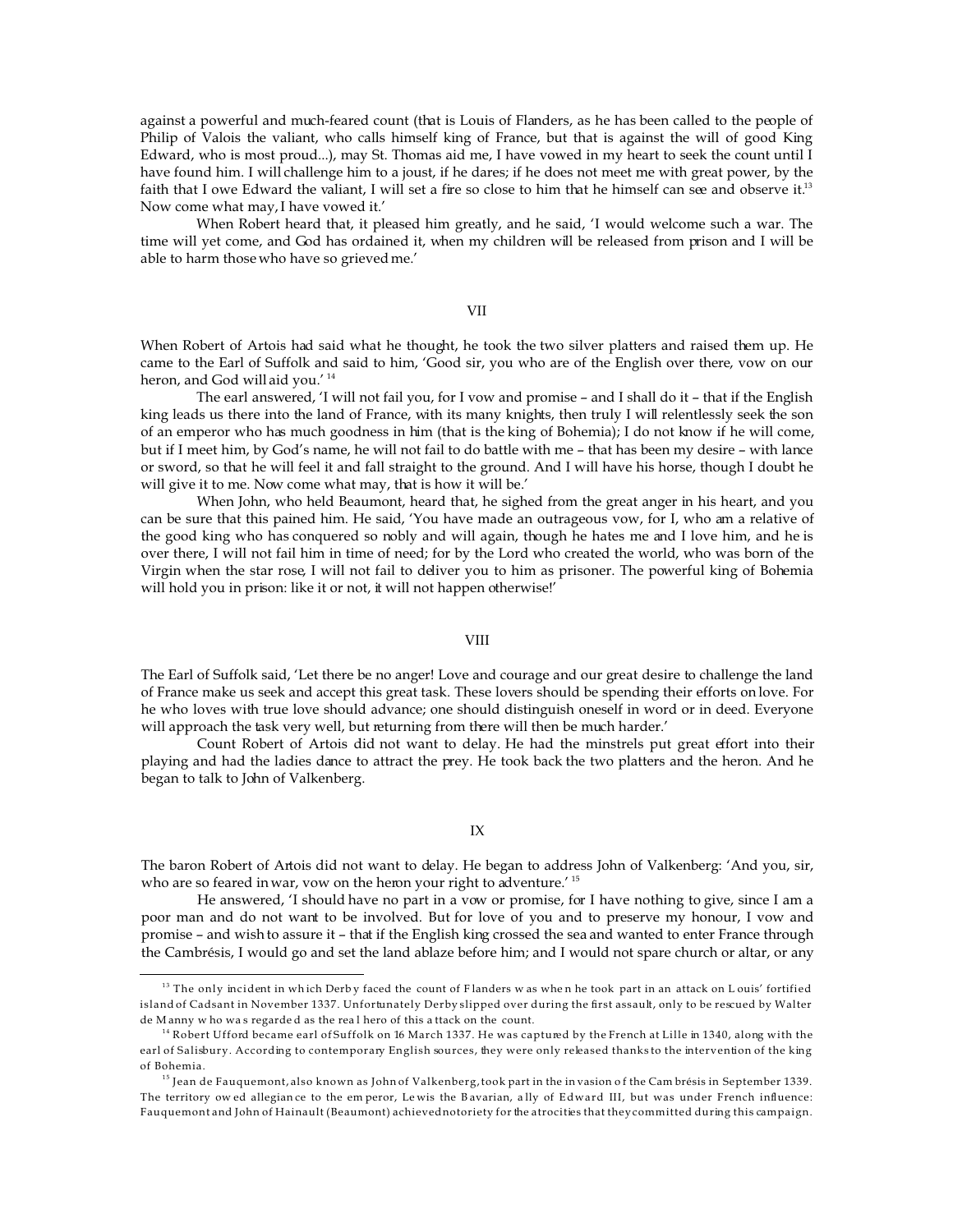pregnant woman I might find, or any relative or friend, however much he loved me, should he stand in the way of King Edward. To accomplish this I am willing to suffer. Now come what may, I will undertake this adventure.'

They all said to one another, 'Such a man deserves love for wanting to increase and raise his lord's honour!'

X

Count Robert of Artois delayed no longer. He again took up the strong and heavy silver platters; and the two maidens went along singing: 'We are led by faithful loves, which have enchanted us!' Robert addressed a valiant knight, John of Beaumont, a conquering prince, and uncle of the good and powerful count of Hainault.<sup>16</sup> Robert said graciously to him: 'Vow on the heron, sir, I pray you.'

John of Beaumont said, 'Sir, as you wish, but I am astonished by so much talk. Boasts that are not accomplished mean nothing. When we are in taverns, drinking strong wines, and being watched by ladies with firm breasts in tight bodices and with bright eyes that sparkle with smiling beauty, nature makes us desire to do battle – only to want mercy later on. Thus we conquer Yaumont and Agoulant, and others defend Oliver and Roland.<sup>17</sup> But when we are in the field on our swift horses, our shields hanging from our necks, our lances lowered, and the terrible cold is chilling us, and all our limbs fail us entirely, and our enemies are approaching us, then we would rather be hidden in a cellar so deep that no one could ever find us. I would not give one besant for such boasting! And I am not saying this in order to avoid vowing; for I vow and promise on the true body of St. Amant that if the English king wanted to enter Hainault and pass through Brabant and go through the Cambrésis on his way into France, I would serve as marshal of his army, leading the great king to make war in France. For I will never fail him on anyone's account, and in his every need I will always be in the forefront, even if I lose my land and everything I have of value. But if the king of France wanted to summon me back To France, from which I know I am banished, by God the omnipotent, I would leave Edward so honourably that no one, great or small, could accuse me of behaving improperly or of harming him with any traitorous act. But if he does not summon me, then I pledge in God's name that I will always aid the good King Edward and will lead his army throughout this war.<sup>' 18</sup>

When the king heard that, he thanked him for it.

## XI

When John of Beaumont had said what was in his mind, Robert of Artois did not long delay. He took the two platters and raised them. He did not forget the three minstrels: they were leading the two maidens who were singing. Robert knelt before the queen and said that he would serve the heron in good time, once she vowed what her heart instructed her.

'Vassal,' said the queen, 'you should not ask me. A lady cannot vow when she has a husband, for if she vows something, her husband has the power to revoke the vow she has made. And cursed be the person who would even think I would vow before my dear lord has commanded me to.'

The king said, 'Vow whatever you please! Whatever you vow, I will accomplish, if I can; I will make every effort. Vow boldly, and God will help you.'

Then the queen said, 'I have known for some time that I am pregnant; my body has felt it.<sup>19</sup> It moved in my body only a short while ago. And I vow and promise to God, who created me, who was born of the Virgin (whose body remained whole), and who died on the cross, crucified, that my fruit will never leave my body until you have led me to the land over there to accomplish the vow that you vowed. And if it

<sup>&</sup>lt;sup>16</sup> John of Hainault (or Beaum ont as in this text) was the brother of William, count of Hainault (d.1337) and uncle to Edward III's wife, Philippa of Hainault. He led the army of John king of Bohemia at the battle of Cassel on 23 August 1328, and remain ed an ally in the subs equent y ears until the king had a disagre emen t with Lew is the Bava rian, husb and of John of H aina ult's n iece.

 $^{17}$  Beaumont is referring to boasts whereby the French brag about defeating Saracens, while theur enemies are making similar claims about them: Ya umon t and Ag oulant are names of Saracen warriors, the traditional enemies of the French in medieval epics; Roland and Oliver are two of the greatest heroes in medieval France literature.

<sup>&</sup>lt;sup>18</sup> Despite this bold pledge, Beaumont officially shifted his allegiance from Edward III to Philip VI in July 1346: the poet is perhap s makin g ironic refe rence to this b etrayal.

<sup>&</sup>lt;sup>19</sup> Queen Philippa, wife of Edward III, gave birth to her fifth child on 29 November 1338. He was christened Lionel of Antwerp.